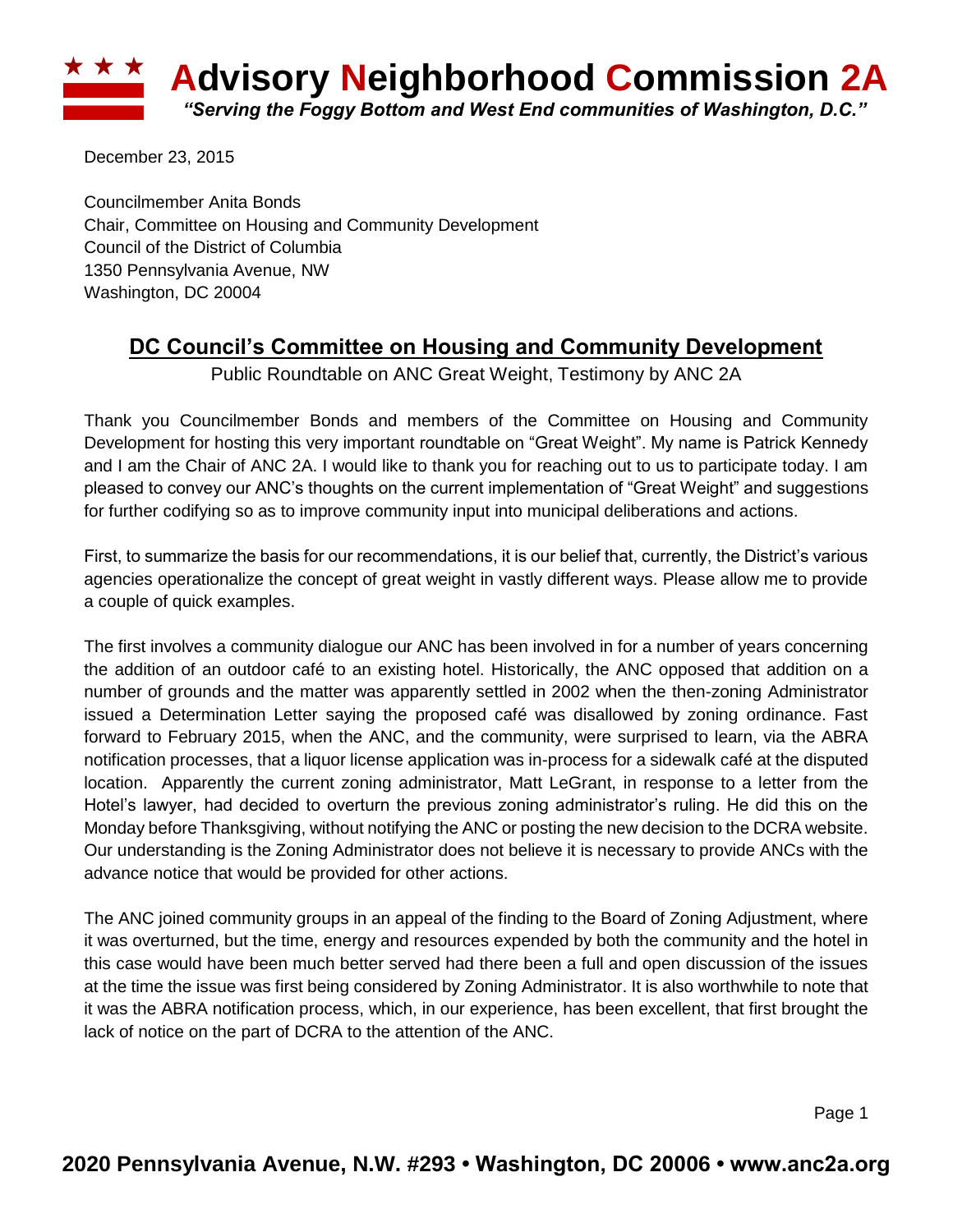## **Advisory Neighborhood Commission 2A** *"Serving the Foggy Bottom and West End communities of Washington, D.C."*

The second example (or examples) illustrates the way the process should work and involves our interactions with the Historic Protection Review Board. In the experience of our ANC, the Board has been first rate in terms of communicating its pending decisions and allowing the ANC to participate fully in deliberations. For example, our ANC was notified and heavily engaged in discussion surrounding the historic designation for the Interior of the Corcoran Museum and the development of the Potomac Hill Campus. We believe our input was fully valued and informed project planning on both of these important initiatives.

It is also worth noting, as an aside, that for the most part, agencies don't require legislation in order to better work with the community. Our experience with the District Department of Transportation has been considerably better under the present director than it was previously, even in cases where the agency has chosen not to follow our recommendations. Whereas previously it was considered an accomplishment if the agency merely acknowledged receiving a resolution, our experience recently has been that we not only get a reply letter to any resolution that we send, but that DDOT staff will take the time to issue a point-by-point response to our recommendations. Often, they will state which recommendations are achievable and the timetable on which they will be executed; when the agency demurs, they will state very specifically their logic for not acquiescing to a recommendation. This, in our view, is how the "great weight" model should work: ANCs should not expect unrequited deference, but on behalf of our constituents, we deserve thoughtful consideration and engagement.

The take home point from these examples is that, in our experience, some agencies – ABRA, HPRB, the Office of Zoning, and DDOT, for example – are very good at engaging the ANCs and some – DCRA stands out in our experience – make it difficult for the ANCs to find pertinent information and act on it. This uneven response sometimes leaves the Commissioners feeling as though their work as unpaid volunteers: hosting public meetings; seeking public input; creating, passing and submitting resolutions; is not valued by certain elements of the DC government.

It is our belief that further defining the requirement for Advance Notice and codifying an enforcement process for ANC interaction with District Government will vastly improve the efficiency and effectiveness of ANC and city operations. To that end, we make the following suggestions:

- 1. Legislation should clarify the requirement for notice by the Zoning Administrator (ZA) to the ANCs relative to findings in Determination Letters that change the existing implementation of zoning regulations. Determination letters have the force of law and the impact on community planning and quality of life can be just as great as with an actual change to the zoning regulations themselves. The issues dealt with in ZA Letters of Determination are often not cut and dry and since legal counsel for various real estate interests regularly provide input prior to the issuance of a Determination Letter, it stands to reason that ANCs should also have the opportunity to provide input and that great weight should be given to any recommendation made by impacted ANCs that have a valid, legal basis.
- 2. A web-based compliance-monitoring tool should be set up so ANCs can provide input on compliance on an Agency-by-Agency basis. Agency compliance ratings should be posted prominently on

Page 2